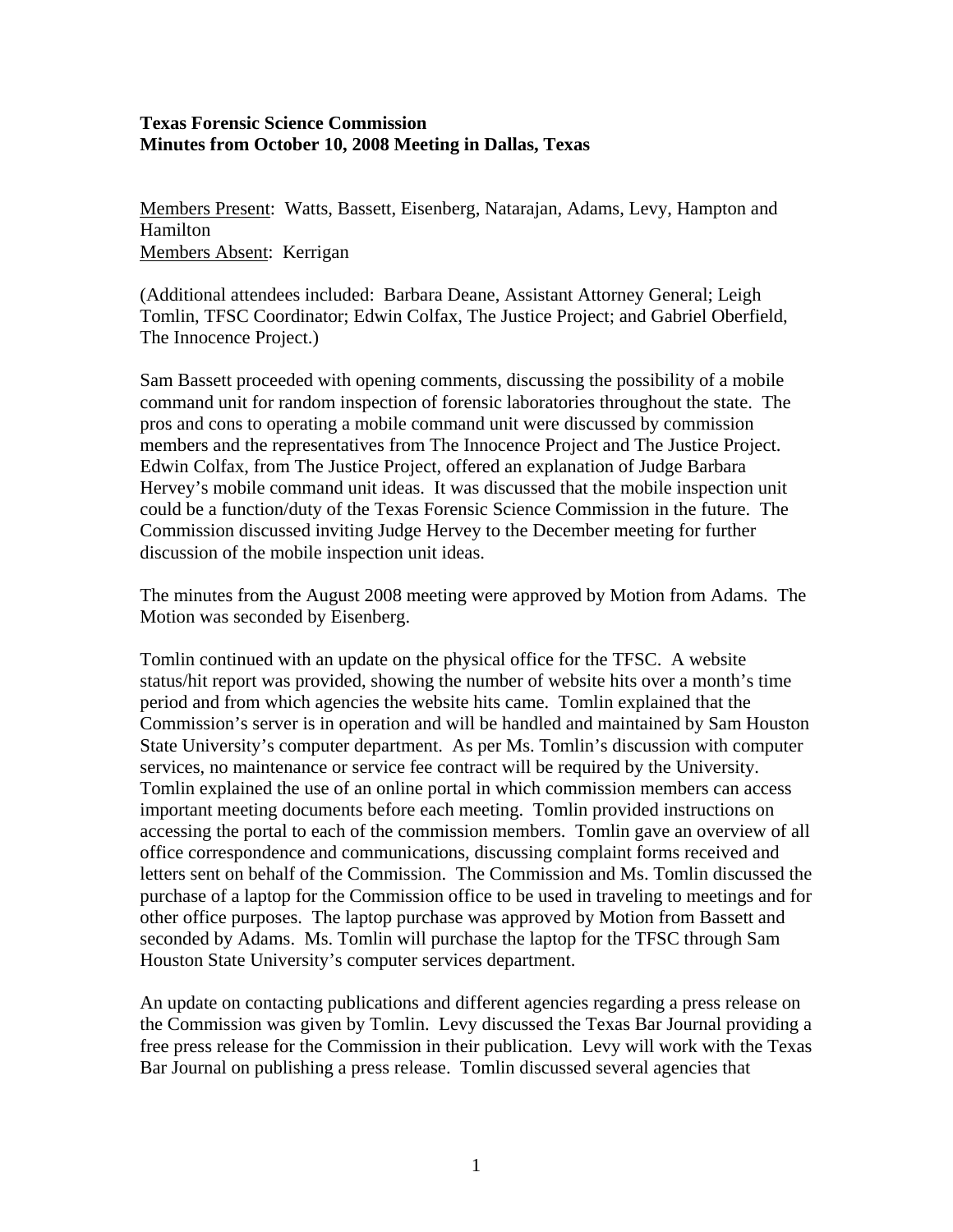published blurbs about the Commission and provided copies of the press releases to Commission members.

Tomlin informed Commission members that a press release was sent to a list of forensic agencies, informing them of the Commission's objectives and duties. Copies of the press release and letter were provided to all Commission members.

A detailed accounting of the commission's budget was provided by Tomlin, showing use of funds in fiscal years 2007 and 2008. Tomlin briefly explained the budget breakdown and the Commission's request for an increase in funds for the 2010-2011 budget. The University submitted the increase request as part of their 2010-2011 budget requests.

Bassett proceeded with a discussion on legislative budgeting. Bassett invited Levy to come to Austin and serve as the legislative liaison for the Commission.

The discussion continued with Bassett providing information on his meeting with Amanda Crawford, at the Attorney General's office, regarding confidentiality and public information concerns the Commission has on sharing case information. Bassett concluded that there are minimal to no exceptions covering non-disclosure for the Commission. The Commission must assume as it proceeds that if anyone makes an open records request, all information is subject to disclosure.

Barbara Deane, the representative from the Attorney General's office, offered her thoughts on DPS sharing files with the Commission. DPS may have concerns for sharing information with the Commission, because once the information transfers to the Commission it will be subject to being disclosed. Ms. Deane would like the opportunity to discuss those issues, research and investigate the exchange and sharing of information between DPS and the TFSC. Ms. Deane will report on her findings at the next Commission meeting. It was mentioned that most of the cases that will be investigated by the Commission have already been litigated and all of the information is subject to disclosure.

During the public comment period, a letter from The Innocence Project was discussed by Commission members. Gabriel Oberfield offered comments on behalf of The Innocence Project. The mobile command unit idea was also discussed during the public comment period. Edwin Colfax discussed improving the oversight structure for forensic labs, resulting in a quality impact on evidence used in Texas cases. It was mentioned that oversight should be expanded to be more proactive in quality control issues. Different ways that the Commission might become involved in the lab accreditation process were discussed. The general idea would be to have private accreditation as more of a base-line for labs and perhaps have the Commission develop certain kinds of responsibilities in this area.

It was discussed that there is a general overreliance on private accreditation programs in Texas. Edwin Colfax agreed to put together a memo discussing how existing accreditation programs are falling short. Also, a comparative analysis of the process,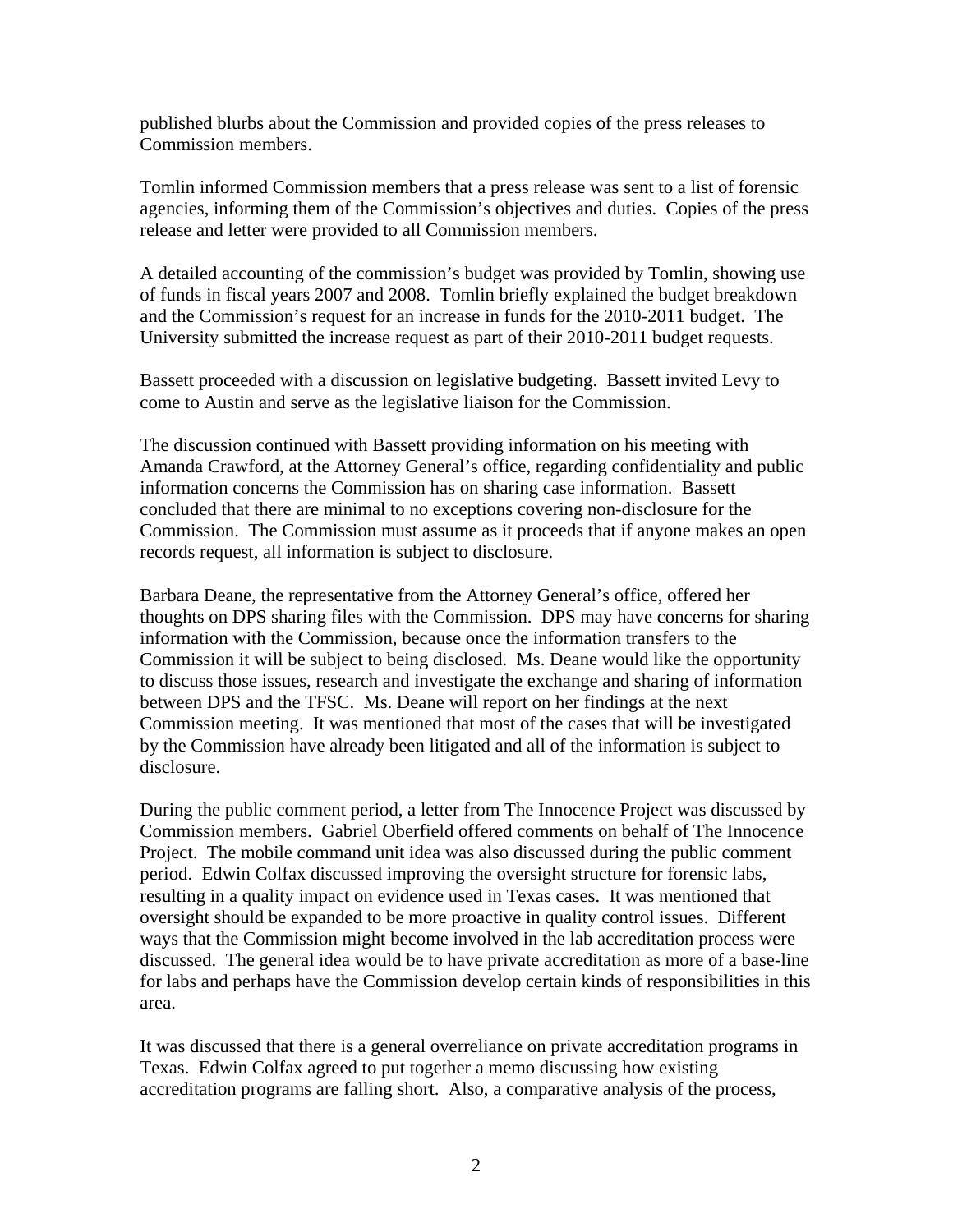limits and requirements of forensic accreditation programs, national and private, will be discussed at the next meeting. Oberfield mentioned that The Innocence Project could offer their suggestions on the analysis, but that a more scientific entity could offer better comments.

The meeting continued with Tomlin giving an update on information regarding the University's process on hiring an expert to review the Willis/Willingham cases. Tomlin reported on her meeting with SHSU purchasing and stated that the process may be a bit simpler than originally discussed. Ultimately, the Commission will select and hire the expert, but the Commission must follow Sam Houston State University's procedure, which is comparatively the same for any state agency, under Texas state law.

Tomlin presented an Invitation for Offers to be posted on the Texas registry for hiring a fire expert to review the Willis/Willingham cases. The Invitation for Offers was edited and approved by the Commission by Motion from Bassett. The Motion was seconded by Eisenberg.

Adams suggested linking the posting for the expert hiring to the TFSC website. Tomlin agreed to work with computer services on linking the posting to the website, once it is posted.

Tomlin presented a draft of an evaluation matrix to serve as the standard evaluation criteria in hiring an expert. The matrix was edited by Commission members and approved by the Commission.

Tomlin will work with the SHSU purchasing department in getting the Invitation for Offers posted on the Texas Registry. As responses to the posting are received, Tomlin will forward them to Commission members. Tomlin will initiate contact with the selected experts by sending them a letter regarding the investigation and inviting them to apply.

The meeting continued with further discussion on potentially available experts submitted by commission members. Eisenberg presented three candidates for investigation of the Moon case. It was decided that Tomlin will work with Eisenberg in drafting an Invitation for Offers and a matrix for evaluation criteria for the Moon case to be approved by commission members at the next meeting.

The Commission reviewed a draft of the letter to the potential fire expert. Barbara Deane indicated that there will be a contract that will override any terms in a letter to the expert, so the discussion of the letter was tabled until the December meeting. The Commission then reviewed a letter drafted to the Texas Fire Marshal's Office. The letter was edited and approved by the Commission by Motion from Bassett and second by Eisenberg. The letter as edited and all of the Willis/Willingham case documents will be sent to the Fire Marshal's Office by Ms. Tomlin before the next meeting.